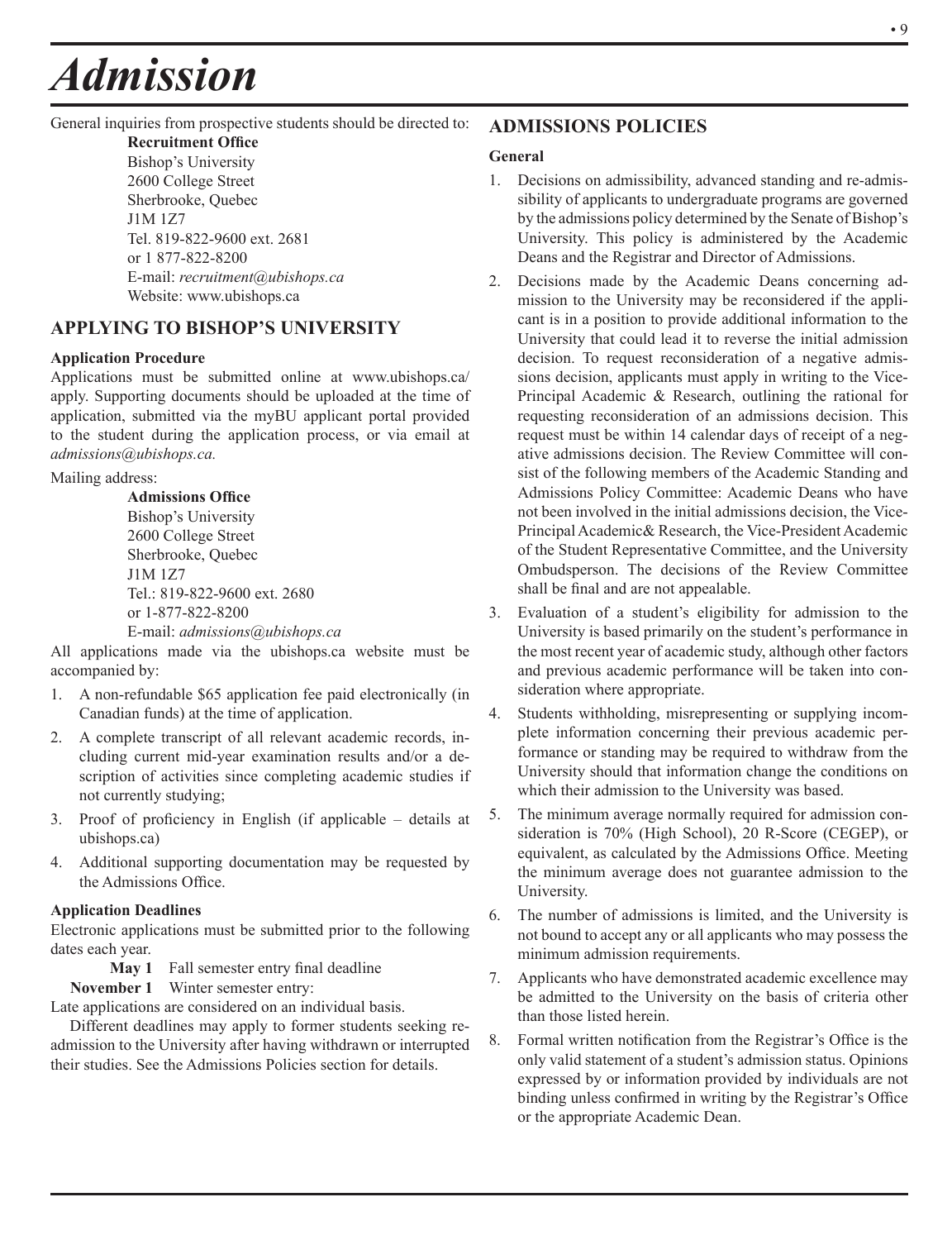9. Students may be exempt from an introductory course at the University when they have completed comparable non-university course work elsewhere. No credit will be granted towards their Bishop's degree for the exemption. Any exempted course must be replaced by a Bishop's course of equal credit.

 For specific information on admission requirements for the Bachelor of Education, see Admission — Teacher Education Programs.

## **CEGEP Applicants**

1. The CRC (R-score) is used for admission purposes.

Note: Students following an IB program at CEGEP will have their CRC adjusted according to an established calculation in acknowledgement of the rigor of this program.

- 2. Students admitted on the basis of a completed Collegial Diploma (D.E.C.) are normally granted 30 credits of advanced standing, reducing a 120-credit requirement to 90 credits (3 years plus any applicable missing pre-requisites).
- 3. Admission is conditional, pending successful completion of the D.E.C. (Collegial Diploma) before a student enters the University. Students with an incomplete D.E.C. are not eligible for admission.

Exception: Individual applicants with acceptable academic performance but without the D.E.C. may be admissible with one CEGEP program element missing on receipt of a written explanation (with supporting documentation as required) of the reason(s) the D.E.C. is not completed. If admitted, these students must complete the remaining requirements for their D.E.C. within 12 months of their first registration at Bishop's.

## **High School Applicants**

## **Canadian High School Applicants**

1. Admission average is calculated on Grade 11 and 12 academic courses only, including any required program pre-requisites. Physical Education results are not normally included in the calculation.

Program Prerequisites

All Programs: English (Grade 12 Academic Level)

Business Administration: Mathematics (Grade 11 Academic Level)

Bachelor of Sciences:

Mathematics, two sciences (Grade 12 Academic Level)

- 2. Admission would be to a 120-credit (4-year) program.
- 3. Admission is conditional, pending successful completion of the Grade 12 Diploma.
- 4. Students are eligible to receive advanced credit for most Advanced Placement (AP) examinations completed with a grade of 4 or better and for most IB Higher Level courses completed with a grade of 5 or better – please contact the Admissions Office for details.

## **U.S. High School Applicants**

- 1. Grade 11 and 12 marks and a school profile are used for admissions purposes.
- 2. SAT/ACT scores are not required.
- 3. Admission would be to a 120-credit (4-year) program.
- 4. Admission is conditional, pending successful completion of an accredited Grade 12 Diploma.
- 5. Students are eligible to receive advanced credit for most Advanced Placement (AP) examinations completed with a grade of 4 or better and for most IB Higher Level courses completed with a grade of 5 or better – please visit the website for details.

## **International Baccalaureate Applicants**

## **Applicants from IB Curriculum Schools**

- 1. The final Diploma score (or predicted Diploma score if studies are not yet complete) on the six Higher Level and Standard Level exams is used for admission purposes.
- 2. Admission would be to a 120-credit (4-year) program.
- 3. Admission is conditional, pending successful completion of the Diploma.
- 4. Students with a completed IB Diploma will normally recieve 30 credits (1 year) of advanced standing credit.

## **Applicants from Dual Curriculum Schools**

- 1. Candidates from secondary schools that offer a recognized "regular" high school curriculum in addition to the IB program are considered based on the profile that is most advantageous to them.
- 2. Admission would be to a 120-credit (4-year) program.
- 3. Admission is conditional, pending successful completion of the IB Diploma and/or the regular Grade 12 Diploma.
- 4. Students with a completed IB Diploma will normally recieve 30 credits (1 year) of advanced standing.
- 5. Those completing a regular Grade 12 Diploma may receive advanced standing credit for individual Higher Level IB courses completed with a grade of 5 or better.

## **Baccalauréat Français Applicants**

- 1. Grades from the Première and Terminale levels of the Baccalauréat Francais are used for admission purposes. Requests for admission from students completing a Baccalauréat professionnel or a Baccalauréat technologique will be considered on an individual basis.
- 2. Admission would be to a 120-credit (4-year) program.
- 3. Admission is conditional, pending successful completion of the Terminale.
- 4. Students with a completed Baccalauréat général with a "mention assez bien" will normally receive 30 credits (1 year) of advanced standing credit.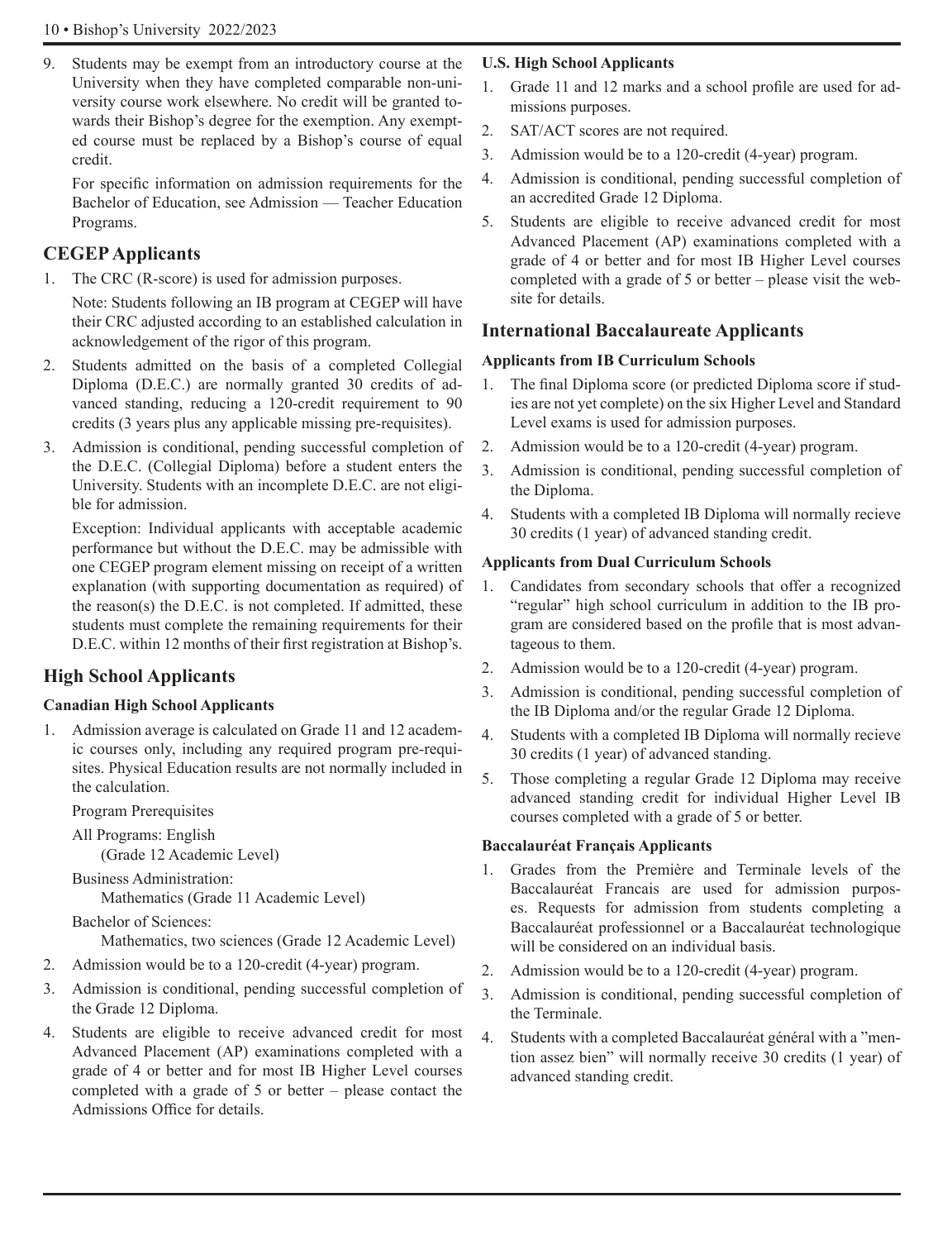# **A-Level Applicants**

- 1. Grades on completed GCSE examinations and final A-Level examination scores (or predicted examinations scores if studies are not yet complete) are used for admission purposes.
- 2. Admission would be to a 120-credit (4-year) program.
- 3. Admission is conditional, pending successful completion of the required A-Level examinations.
- 4. Advanced standing credit for A-Level examinations may be granted if the grade is C or better.

# **Caribbean Examinations Council CAPE**

## **Diploma Applicants**

- 1. Anticipated grades on CXC CAPE subjects are used for admission purposes.
- 2. Admission would be to a 120-credit (4-year) program.
- 3. Admission is conditional, pending successful completion of the CAPE Diploma.
- 4. Advanced standing credit for CXC CAPE examinations may be granted if the grade is III or better.

# **International Secondary School Applicants**

- 1. Applications are considered on an individual basis.
- 2. Admission would be to a 120-credit (4-year) program.
- 3. Admission is conditional, pending successful completion of the appropriate secondary school credential.

# **College/University Transfer Applicants**

- 1. Applicants who have completed more than one semester at another college or university will be evaluated as transfers from that college or university. To be eligible for admissions consideration, transfer students must normally:
	- a) be in good academic standing and eligible to return to the institution they have been attending and
	- b) fulfill the specific academic admission requirements of the program to which they are applying at Bishop's.
- 2. Admission would be to a 120-credit (4-year) program.
- 3. Transfer students from colleges and universities may be eligible for advanced credit granted for previous studies completed on presentation of official transcripts and course descriptions for evaluation. All previous studies completed prior to attending Bishop's University will be assessed for possible transfer credit. Transfer credit is awarded subject to the regulations governing credit for studies completed elsewhere. Any course completed at a university deemed to be at a university-level where a C (or equivalent) or higher is obtained at the previous university is eligible for advanced credit. A maximum of 60 advanced credits may be granted towards a 120-credit program. At least 50% of major program requirements must be completed at Bishop's University. Any advanced credit granted is subject to further review should the student change programs. (See Credit for Studies Completed Elsewhere).

4. Canadian citizens/permanent residents who have completed college or university studies outside North America are encouraged to obtain an "Evaluation comparative des études effectuées hors du Québec" from the Québec Ministry of Immigration.

# **Second-Bachelor's Degree Applicants**

- 1. Persons holding a Bachelor's degree from a North American institution will be considered for admission to a program leading to a second Bachelor's degree. Admission would be to a minimum one-year, 30-credit program plus any additional credits required to complete the selected program. (See Regulation for Bachelor's Degrees).
- 2. Persons who have completed studies outside North America and wish to be considered for second degree admission must obtain an "Evaluation comparative des études effectuées hors du Québec" from the Quebec Ministry of Immigration confirming that the international credential obtained is equivalent to a Bachelor's degree In Quebec. No second-degree candidate status will be awarded without the Attestation.

# **Mature Student Applicants**

- 1. Admission may be granted to certain applicants who do not satisfy the usual academic requirements of the University.
- 2. Mature student applicants must:
	- a) be 21 years of age or older by September 1 for the Fall Semester or January 1 for the Winter Semester.
	- b) normally not have registered for full-time studies at CEGEP (Quebec students) or high school (non-Quebec students) or a college or university for at least 24 months;
- c) satisfy the University that they have the potential to be successful in undergraduate courses through the successful completion of at least three university-level courses in one semester on a part-time basis and/or the evaluation of previously completed studies and/or work/life experiences.
- 3. Meeting the above criteria does not guarantee admission to the University. Admission decisions are made on an individual basis taking into account an applicant's overall profile. Normally a Curriculum Vitae (CV) and Letter of Intent is required to complete a full assessment of a Mature student applicant.
- 4. Admission would be to a 120-credit (4-year) program with up to 30 credits (1 year) of advanced standing (depending on program prerequisite requirements).

## **Former Students Seeking to Complete a Degree/Certificate**

Degree/certificate candidates who have formally withdrawn from the` University or who have, for any reason, allowed twelve months or more to elapse without being registered at Bishop's University must apply for readmission to the University in respect of the following deadlines:

- **July 1** Fall semester readmission
- **November 1** Winter semester readmission **March 1** Spring/Summer semester readmission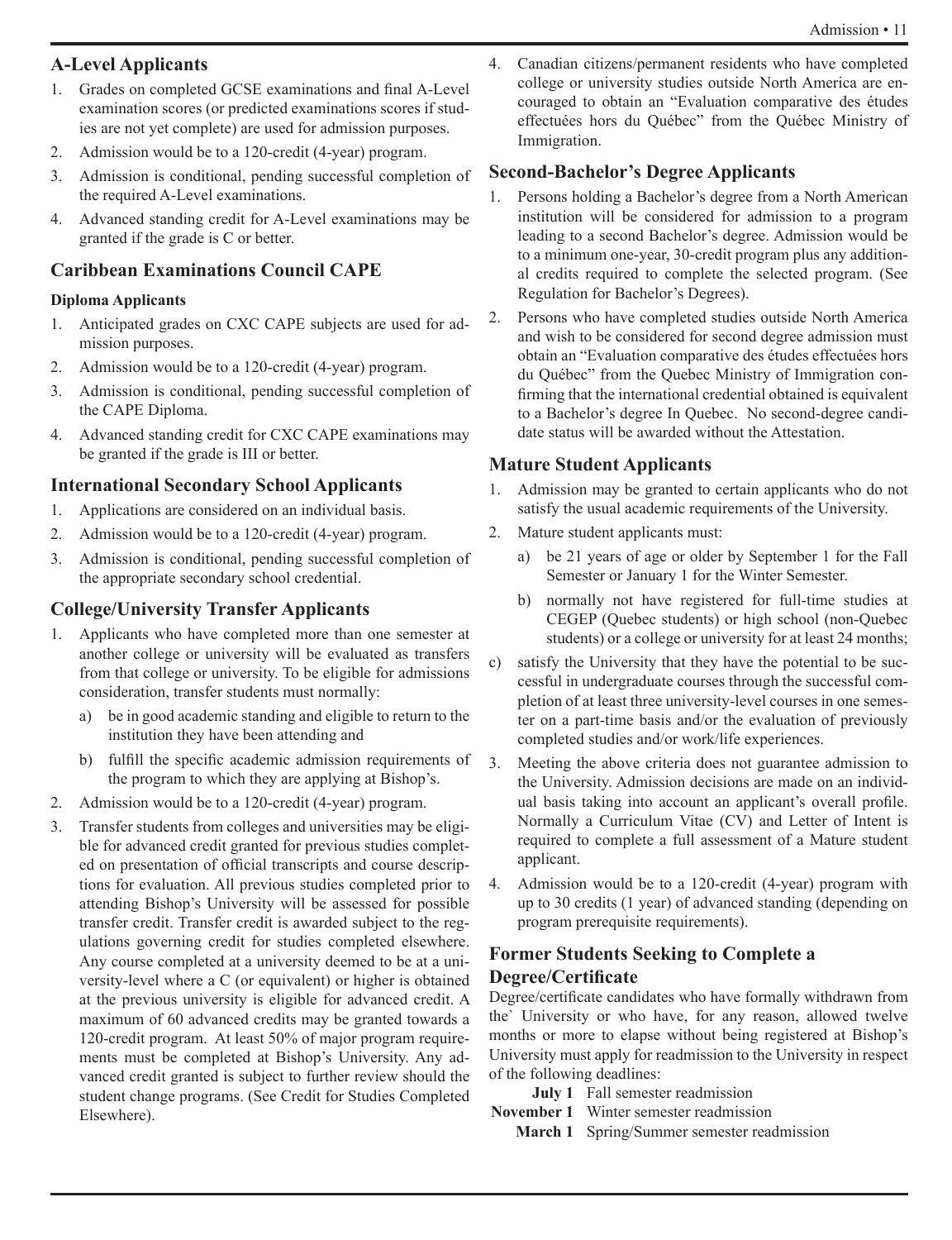#### 12 • Bishop's University 2022/2023

Students in this position should contact the Admissions Office in advance of the appropriate deadline to determine the correct procedure. If permitted to resume their studies, they will be required to adhere to the Academic Calendar regulations in effect at the time the degree program is resumed. See the Interrupted Studies section for more detailed information.

#### **Part-time General Interest Applicants**

- 1. Part-time general interest students must:
	- a) be a Canadian citizen or permanent resident. Students requiring a CAQ and Canadian study permit are not eligible for part-time studies,
	- b) be a minimum of 19 years of age by September 1 for the Fall Semester, January 1 for the Winter Semester, and May 1st for the Spring Semester. Exception: applicants to the English Language Summer School may be 18 years of age.
- 2.. Part-time General Interest students may make application for admission to a degree program by following the procedures and respecting the deadlines outlined in the Admissions - Applying to Bishop's University section of this calendar. Students who wish to be considered for admission to a degree program must normally satisfy the formal admission requirements of the University as specified for degree studies.
- 3. Part-time General Interest students who have not fulfilled the requirements for admission to a degree program before commencing general interest studies may be evaluated for degree admission based on their performance.
	- a) A minimum of three courses (9 credits, not including full-year courses) successfully completed in one semester with a minimum average of 65% (75% for the Williams School of Business) is normally required for successful application to a program. A 65% average does not guarantee admission and individual departments may have additional requirements.
	- b) To be eligible for consideration for a degree program from part-time general interest studies, students must still meet the minimum qualifications for consideration as a CEGEP, High School, or Mature applicant. Applicants not meeting this standard will be evaluated on an individual basis.
- 6. Part-time General Interest students who do not register at the University for 12 months or more must submit a new application to the University through the Admissions Office in respect of published deadlines.

# **ADMISSION – TEACHER EDUCATION**

#### **PROGRAMS**

Bishop's University's Teacher Education program offers four Bachelor of Education degrees:

- 1) B.Ed. in Teaching and Learning at the Elementary Level
- 2) B.Ed. in Teaching and Learning at the Secondary Level (English, Mathematics, Science and Technology, and Social Sciences profiles)
- 3) B.Ed. in Teaching and Learning of the Creative Arts (Drama, Fine Arts and Music concentrations)
- 4) B.Ed. in Teaching English as a Second Language

#### **Admission**

Students making application to the programs in Education must fulfill the normal entrance requirements of the University and follow the same application procedure outlined in the "Admission – Applying to Bishop's University" section of this calendar. Applicants to Education should refer to the section of the Academic Calendar for the School of Education for additional requirements. Candidates already holding an undergraduate degree in a discipline other than Education are eligible for consideration for admission to the School of Education. Such candidates would be considered as second-degree applicants for admission to any of the four B.Ed. programs. Minimum course requirements would be determined by the Academic Dean. Such candidates would be evaluated for admission on the basis of:

- a) academic record
- b) suitability for the profession

A personal interview may be conducted by the School of Education where evidence of good communication, problem solving and organizational skills, the ability to work as a member of a team, and strong self-evaluation skills should be demonstrated.

#### **Master of Arts or Master of Education**

- 1. Individuals wishing information on making application are referred to the School of Education for program information.
- 2. These programs have a Fall entry. The final deadline for receipt of applications is May 1. All documentation should be submitted to the Admissions Office.
- 3. Documentation and additional requirements are found in the School of Education section of this Calendar.
- 4. Completed applications will be forwarded to the Admissions Committee of the School of Education for evaluation.
- 5. A minimum grade of 75% in undergraduate or previous graduate studies is required. Evaluation procedures may also include an interview, when possible.
- 6. The School of Education will report to the Admissions Office the decisions on admission.
- 7. Only a limited number of students can be admitted to the program each year.